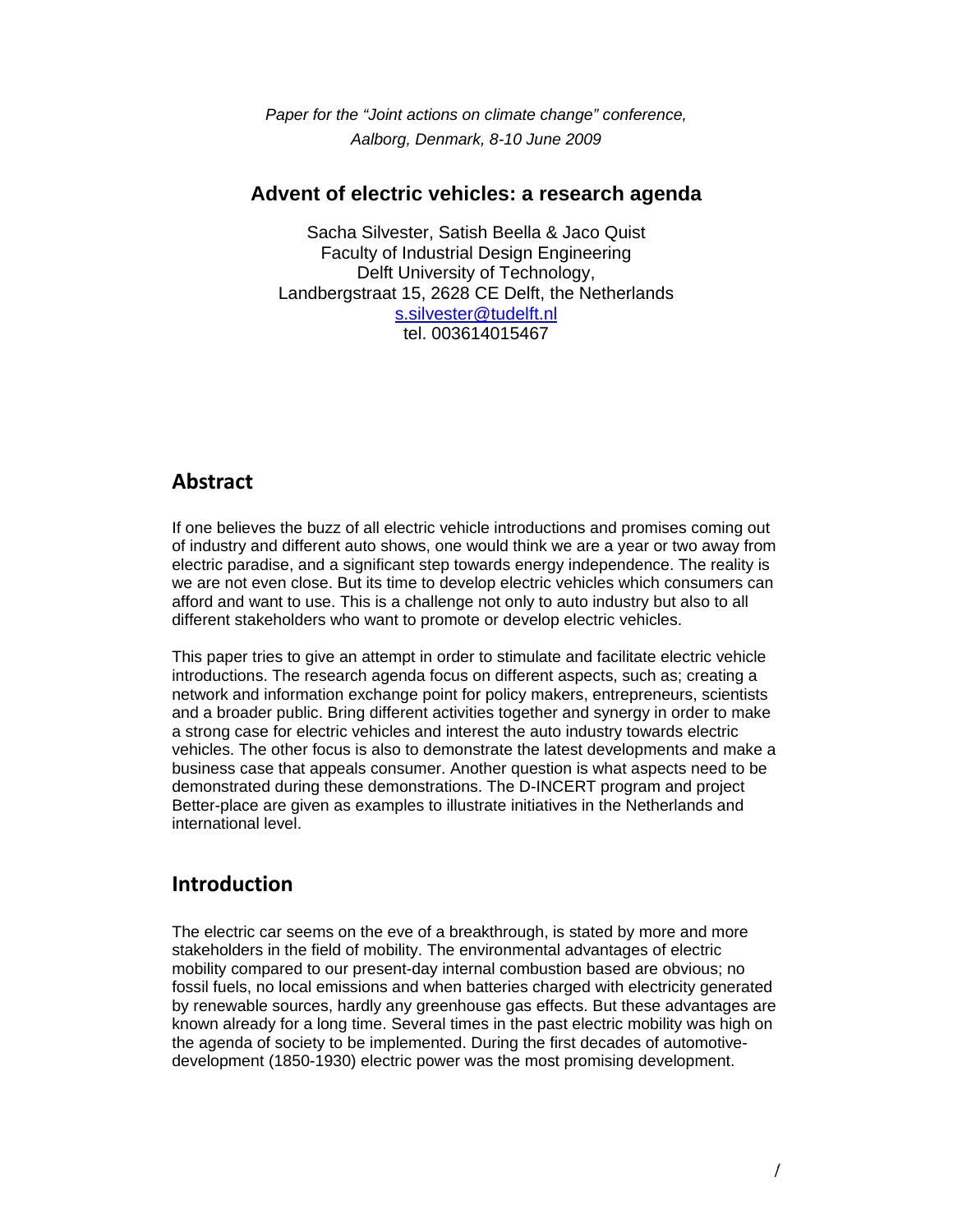

*Figure 1 Electric Delivery Van (Harrods UK, Science Museum, London)* 

More recent in history the front-running public discussions and regulations in the State of California (USA) to stimulate or even to force the development and introduction of electric mobility are famous. One of the most interesting experiments within the framework of these California's ambitions is without doubt the EV1 concept car & electric charging infrastructure of General Motors<sup>1</sup>.



*Figure 2 EV1 by General Motors* 

 $\overline{a}$ 

But despite all the technological promising developments in the historical cases and the willingness of important stakeholders at those times the electric car did not reached the 'tipping point' (Gladwell, 2002)

About five years ago the expectations of another technology were tremendous. The automotive industry and knowledge institutes foresaw the hydrogen/fuel cell/electric drive train to be the most realistic concept for future sustainable mobility. Although still mentioned as one of the options the hype around fuel cells is tempered. No breakthrough for electric mobility happened until now. Which forces are likely to be powerful enough in these times to make this radical change in near future

<sup>1</sup> Who Killed the Electric Car. Documentary by Chris Paine. Sony Pictures Classics. 2006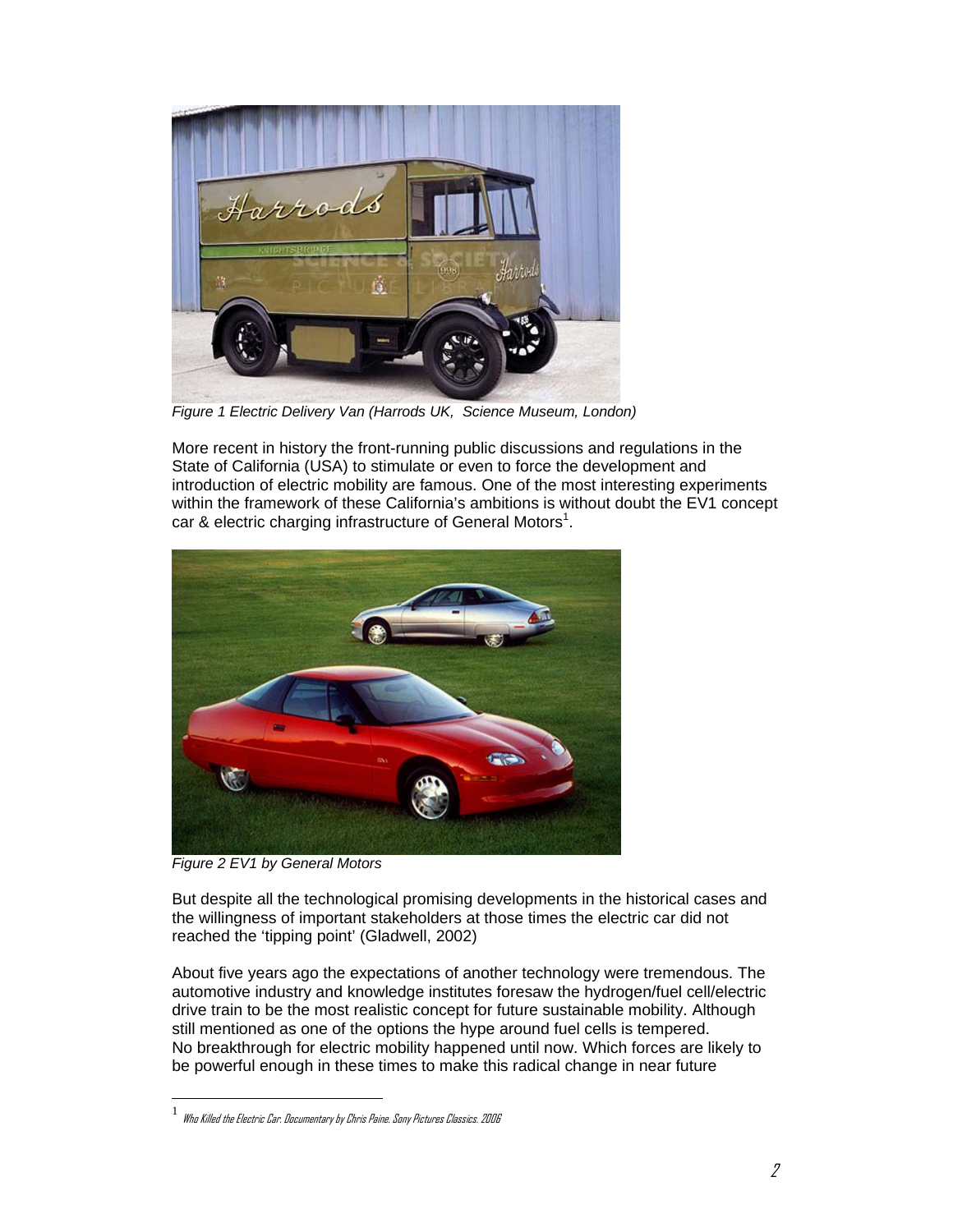plausible? How strong are the developments and how certain are we about this electric trajectory being an important path towards sustainable mobility? The success of this kind of transitions is depending of a lot of interdependent variables. Besides the technological developments, the use and behavioural aspects of the potential users, the contextual (natural, build environment and infrastructure) aspects and the governance and business aspects are of all of great importance. An enormous amount of initiatives in the field of electric mobility are taken recently all over the world. From the perspective of the urgency of making our present mobility more sustainable and the limited resources available (capital, energy, scarce materials) agenda setting is urged.

# **Recent European developments**

In Europe high ambitions are formulated in relation to electric mobility. Different countries are trying to take the lead in the developments (C,MM,N 2009).

The Government of Ireland announced cooperation with the organisation Better Place aiming at 10% of the national cars to be electric powered by 2020. This means that around 250.000 electric cars will hit the road the coming 12 years. Better Place (USA, Palo Alto) is the world's leading electric vehicle (EV) services provider, catalyzing the transition to sustainable transportation. It delivers services to enable confident adoption and use of EVs. It builds and operates the infrastructure and systems to optimize energy access and use.



Figure 3 Better Place charging point in California (USA)

- Germany is willing to have 1 million electric cars driving around by 2020. Car industry, knowledge institutes and government is working closely together.
- Great Brittan formulated the ambition to become the front-runner in Europe for electric mobility. The British Government promised to allocate 100 million pounds for this recently.
	- London will get about 700 charging points. The Olympics to be organized in 2012 will be a demonstration of electric mobility.
- Spain already wants to implement 1 million electric cars by 2014. The Spanish Government agreed with a number of cities to establish a new infrastructure to charge the electric cars. Charging is taking to be place especially in parking estates to avoid a complex adaption of the public road.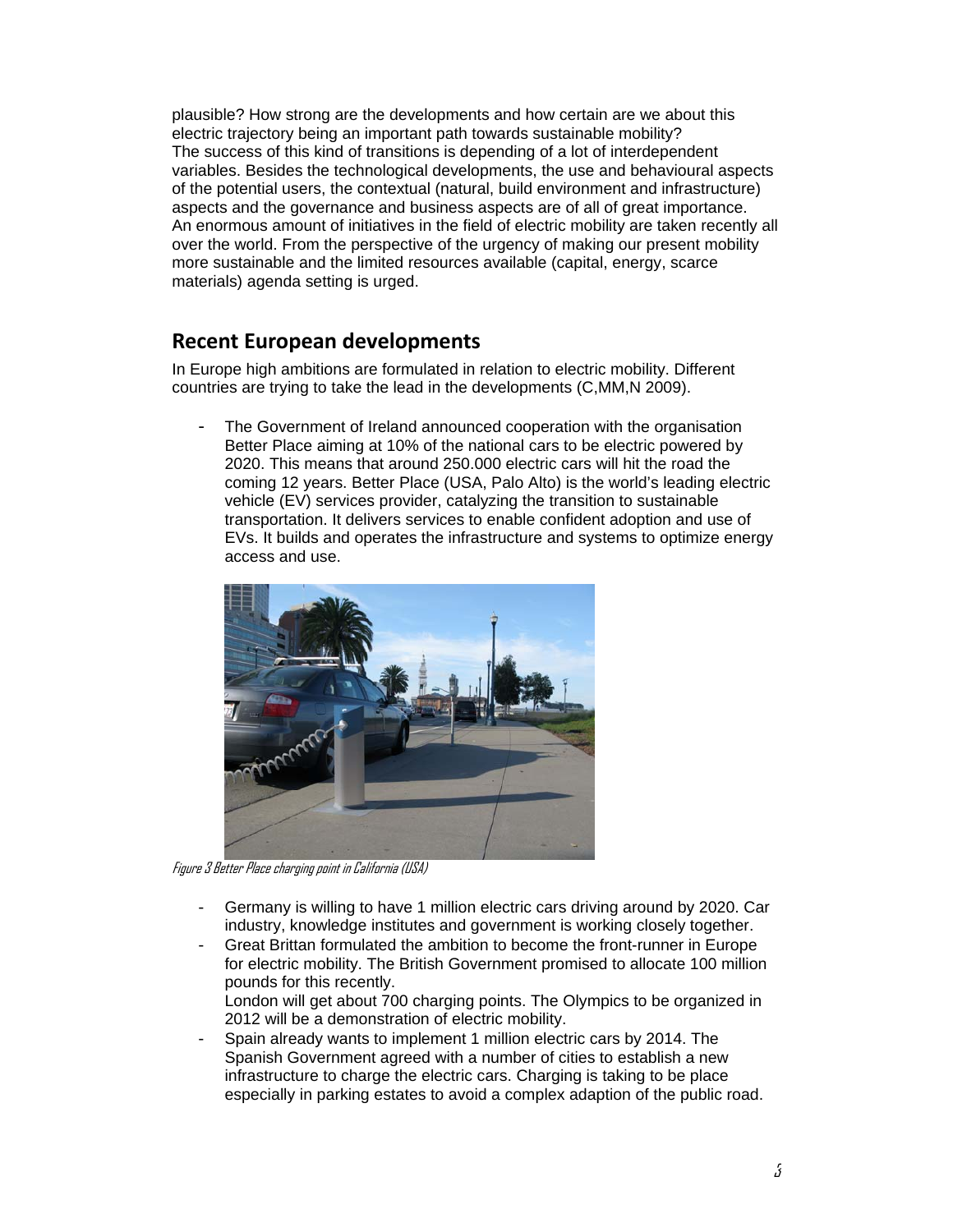- In 2010 the first full electric car will be commercially available in Denmark. By 2020 500.000 electric cars are planned to drive around. This national plan is developed in close cooperation with the organisations Better Place and Renault-Nissan. The introduction of relative large batteries into the electricity grid is attractive for Denmark because of the need for buffer capacity in times of a surplus of wind energy.
- The Portuguese Government is establishing an infrastructure of 1300 charging points. From 2011 on, the whole country should be reachable by electric cars.
- The France car producer Renault is going to concentrate its developments fully on electric mobility. The first full-electric car is to be planned commercially available 2011. Together with the France energy producers and – distributers Renault is setting-up a master plan for a charging infrastructure and also battery swapping stations.
- Norway is producing one a the first commercially available electric cars, the Th!nk. The car got its legal approval recently for the European Community. Th!nk is not just a car, it is a whole mobility concept. As an user you are paying a monthly amount and the batteries are owned by the Th!nk organisation.



Figure 4 Th!nk electric car

These European initiatives are illustrative for the other projects going on in the rest of the world (USA/California, Israel, China, Japan, Australia). For example a big experiment is going on in California with 500 electric Mini's of BMW.



Figure 5 Electric MINI by BMW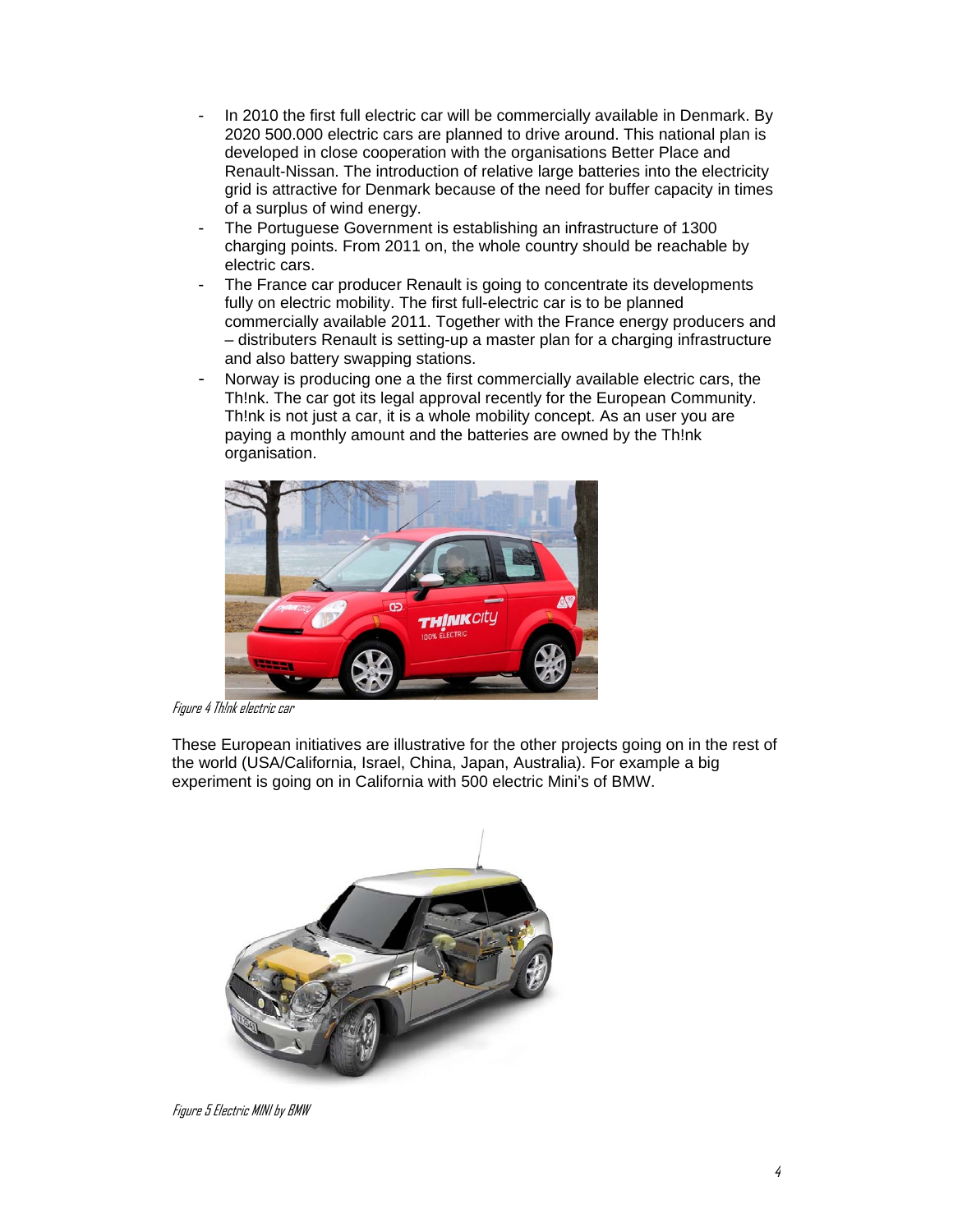The different projects and programs are all initiated and organized by networks of organizations. It is obvious that the transition towards electric mobility cannot be established a single organization. All networks can be characterized as public-private partnerships.

# **Agenda setting in the Netherlands**

Although the Dutch Government was not one of the first in Europe to embrace the transition towards electric mobility, it recently announced an integrated policy plan to foster the development and implementation of electric mobility in the Netherlands (to be launched June 2009).

Before and in preparation to this policy plan a lot of initiative were taken by different coalitions to come to an agenda for research, development and implementation of the electric car in the Netherlands. Why front-running in the Netherlands? The following arguments are of interest;

- The Netherlands is highly dense populated area
	- o Having troubles with the air quality (especially in the urban areas)
	- o Relatively short travel distances (91% of the car trips are shorter than 150 km/day & 65% even less than 50 km/day)
- High ambitions for the reduction of CO2 (20% reduction by 2020)
- High dependency of oil for transportation
- Organisational power
- Front-runner in decentralized electricity production
- Available financial capital
- Lot of start-up companies related to E-mobility
- 40.000 jobs in research and development in automotive

The challenges for Dutch society is becoming clear to a rapidly increasing number of stakeholders. Several formal and informal conferences, workshops and meetings did try to give an overview of the state-of-the art, to align stakeholders, to start network formation, to influence the national government and formulate action plans for the large-scale implementation of electric mobility<sup>2</sup>. The structure of those meetings was very much alike; keynote speakers, workshops on aspects of electric mobility, prioritizing the actions necessary for the large-scale implementation. The stakeholders attending those events were rather consistent;

- National government (Ministry of Transportation, Ministry of Economic Affairs & Energy)
- Local governments (Amsterdam, Rotterdam, Den Haag, Leeuwarden)
- Energy-producers and –distributers
- Network providers
- Automotive Industry
- Consumer organisations
- NGO's / environmental organisations
- Car Lease companies
- Public Transport providers
- Knowledge Institutes
- Start-up E-mobility companies (charging infrastructure, e-cars, e-scooters, ebikes)
- Venture capitalists

 $\overline{a}$ 

 $^2\,$  D-INCERT meeting March 2009, C'MM'N discussions March 2009, National Platform Electrical Car (NL) meeting April 2009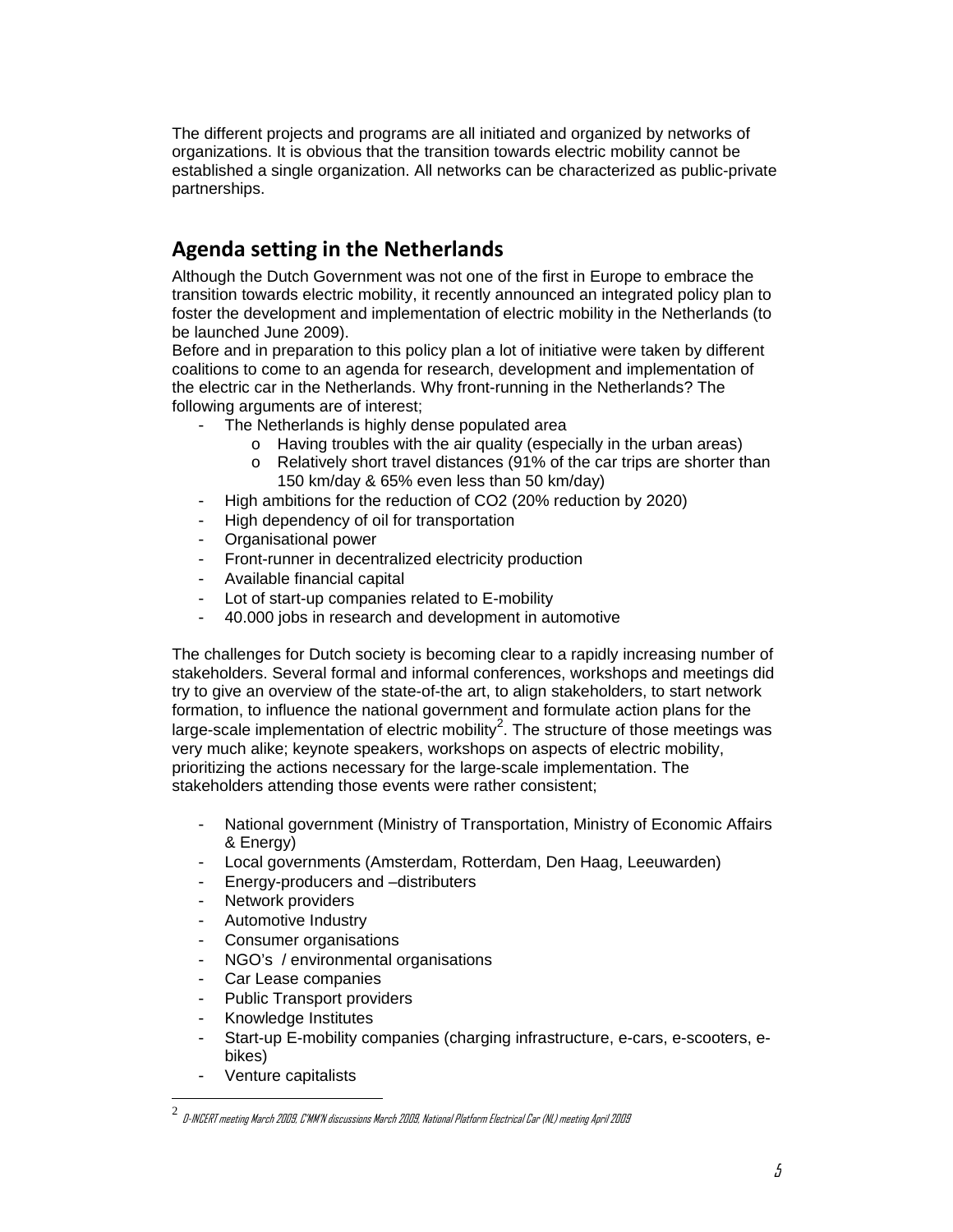- Media (TV, Radio)
- **Consultants**

Topics addressed in the stakeholder meetings can be categorized according to the following aspects (C,MM,N, 2009): Human, Technology, Context & Infrastructure, Governance & Business models.

#### *Human*

The stakeholders see the acceptance of the electric car system by the customers as one of the most important factor in the large-scale implementation. The ease of charging, the maximum range, purchase costs, imago, comfort, safety and electricity prices in the future are all aspects of which the customer is still very uncertain. Simple substitution of the internal combustion drive train by an electric drive train will need a lot of adaptation of the user for example a different way of 'filling-up the tank' and more well thought planning of the trip.

The switch to electric mobility is also seen as an opportunity for the introduction of new mobility concepts like car-sharing and new lease concepts, other mobility services like chain-mobility but also innovative two- and three wheel concepts. The automotive industry is focused on transportation by car and less by new, other means of transportation. New players in this field are emerging. Knowledge and expertise from other fields is needed.

Involvement of the (future!) user is crucial in order to enhance the public acceptance. A more human-centred approach is needed. An open-source approach looks promising. It not only involves people more, but it also can reduce development costs and it can increase the lifecycle of product parts (Egmond e.a 2009).

Well-guided experiments are needed to research, monitor and evaluate the new and innovative concepts in a realistic situation (living labs).



Figure 6 c,mm,n / open source community on sustainable mobility (Netherlands)

# *Technology*

One of the crucial aspects to accelerate electric mobility is the technology of the batteries (Deutsche Bank, 2008). Important issues are the high costs, long loading cycle and the safety.

Lithium-ion technology is seen as the most promising technology. This technology gives a high range per kilometre, is not toxic. It is still uncertain what large-scale application of Lithium-Ion batteries will mean for the world-resources and the situation in it is extracted. A need is felt to gather data about the long-term 'behaviour' of batteries (load cycles) and power management systems. Research is needed into other material combinations like for example Zn-Air and ionic conducting liquids.

Batteries are using a lot of space research is suggested to integrate them much more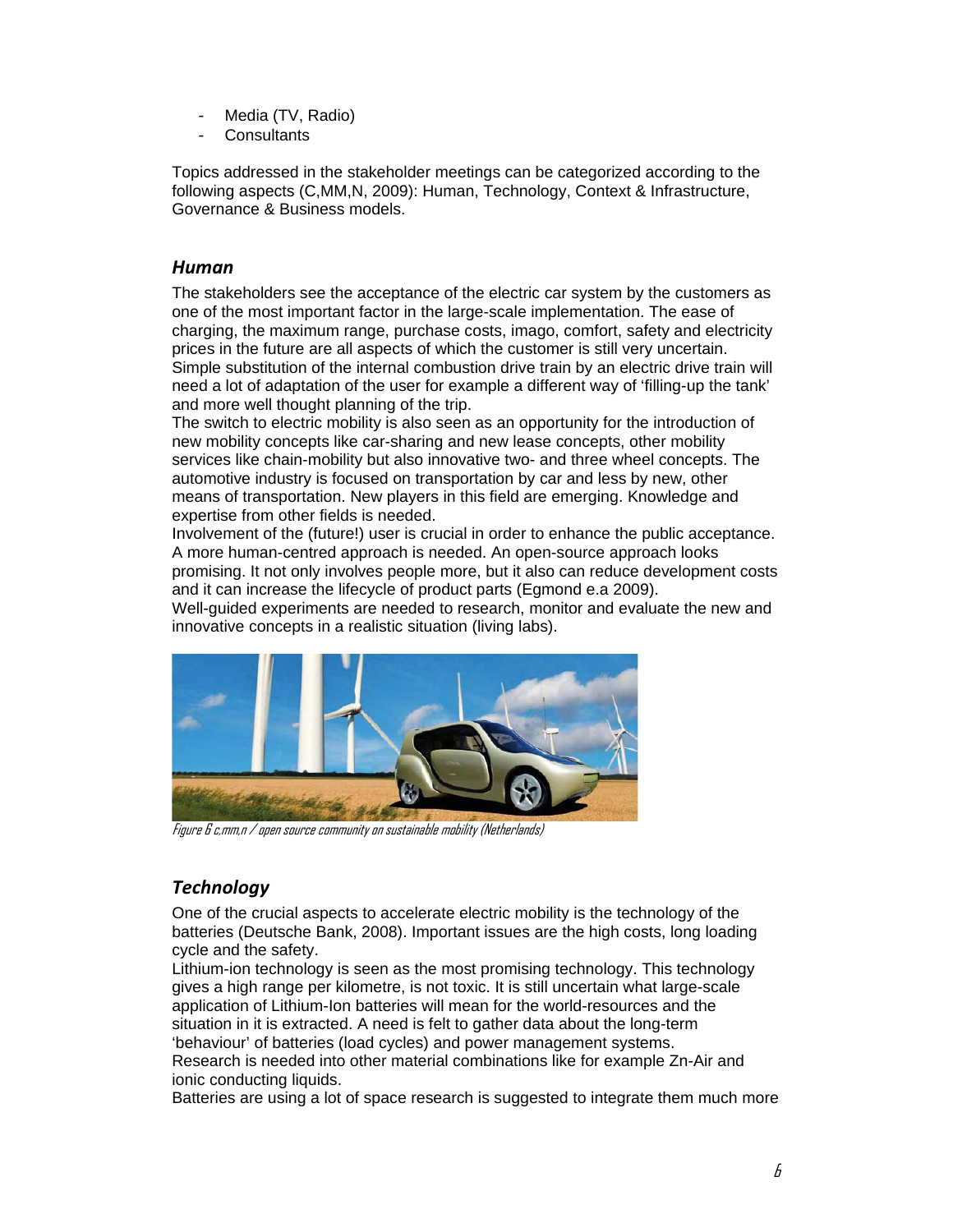in the construction of the vehicle. It also can improve the weight distribution of the vehicle.

Four type of charging are distinguished;

- Slow or normal charging (loading time 6-8 hours) is also possible in combination with so-called smart grids. Also the use of the battery as a buffer in the electricity grid (grid to vehicle and vehicle to grid) is possible with this option. People indicated in a recent survey (E-ON, 2009) that home charging is preferred, but less than 50% of the Dutch cars are being parked near the home (CPB, 2009). Solutions have to be developed for slow charging (at night) in public spaces. Vandalism and safety are important factors to manage in those solutions.
- Fast charging (less than 1 hour) is still very expensive and poses high demands on the capacity of the local electricity grid. Research into fast charging technology is of eminent importance.
- Battery swapping requires a high level of standardisation and organisation. The company Better Place introduced the first experimental swapping stations in Japan recently. Still al lot of questions remain about this technique. Standardisation is crucial of course and also the organisational (logistics & financing) aspects around the swapping solution have to be elaborated.
- Range-extenders are small efficient internal combustion electricity generators added to the electric car to make it possible to charge the battery will driving. The R&D activities on range-extenders are still very modest.

#### *Context & Infrastructure,*

The electric infrastructure and the way it is integrated in the build environment are important perquisites for the introduction of electric mobility. Urban areas are the most likely to pioneer with electric vehicles. The range of the vehicles also will be limited because of the lack of nation wide coverage of charging facilities. For a widespread introduction this coverage of different kind of charging possibilities like home, work, public spaces and fuel stations is needed to guarantee the usability of the system. On European level standardisation is needed for the charging facilities (BERR, 2008). Recently the car industry and some energy companies agreed upon a standard for the slow charging facilities.

There are still a lot of thing to be defined as for example the ownership of the public energy network and the access of this network for the different suppliers of energy. Cities are developing stimuli for people switching to electric vehicles. It is important to develop policies that are consistent, not discriminating and are long-lasting. Research was suggested in the development of those policy measures.

A lot of uncertainty exists about the capacity of the electricity network. How many electric vehicles can be charged with or without a smart technology? Research is going on this moment on this topic initiated by the energy companies in the Netherlands. The time needed to make the grids smarter is unclear and also who has to pay for it.

#### *Business models*

The cooperation of different stakeholders, both private and public, is necessary for the transition to electric mobility. Developing the right business cases is crucial. A lot of uncertainty still exists like the high cost of electric cars and the second-hand value, the long-term developments concerning legislation, taxes and subsidies. The transition to electric mobility will incorporate a reshuffling of the cost- and benefits in